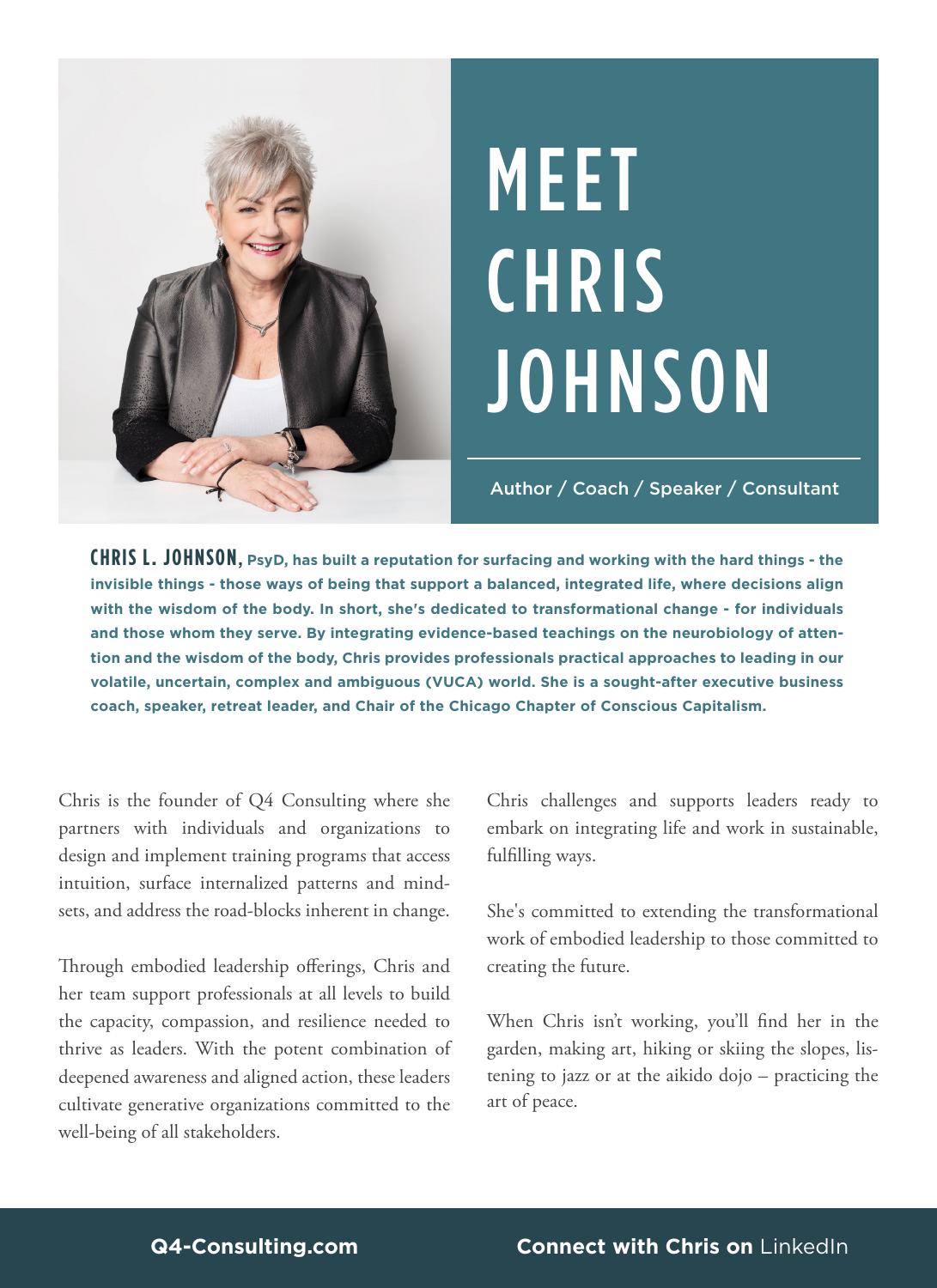## AVAILABLE JULY 2022



SHARPEN YOUR ATTENTION,

*The Leadership Pause***, takes you on a guided journey into your most meaningful and purpose-driven future as a leader.**

Dr. Johnson's call to action is for leaders to take on the important practice of pausing and gain a clear vision of the natural leader resting just beneath the surface.

The most powerful effects of *The Leadership Pause* come from learning how to practice mindful awareness that results in clarity of mind and heart, reduced stress and increased resilience, and a deeper connection to self and others.

Dr. Chris Johnson shares stories from established and powerful leaders about how they've used pause practices to transform their ways of thinking and behaving to find greater meaning and purpose in their work.

## **THE STORY BEHIND THE BOOK**

"I'm writing this book about pause because I need to be reading it, we all do. In the absence of practicing pause, it's all too easy to get caught up in the bustle of the day—thinking I know what will happen and how it will unfold, and following the path of least resistance that's bound up in reactivity rather than response. The idea for this book began just over ten years ago, from a state of personal pause. In attempts to both listen and reflect on what I was personally experiencing, it became crystal clear that *The Leadership Pause* is essential to anyone aspiring to lead and make a difference."

**— Chris L. Johnson**

## PAUSE ...

SHARPEN YOUR ATTENTION, DEEPEN YOUR PRESENCE, AND NAVIGATE THE FUTURE

### **The** *Leadership Pause* **teaches how to…**

- Cultivate your attention and focus to shape your actions and strategic vision
- Embed purpose in all of your work, increasing buy-in and positive outcomes
- Build your capacity, resilience, and confidence to transform high-pressure moments into opportunities
- Craft an inspiring vision for the future to bring people along with you as an engaging, conscious leader
- Leverage your energy and emotions for consistently aligned decisions and enhanced outcomes

## **[Q4-Consulting.com](http://q4-consulting.com) [Connect with Chris on](https://www.linkedin.com/in/drchrisljohnson/)** LinkedIn